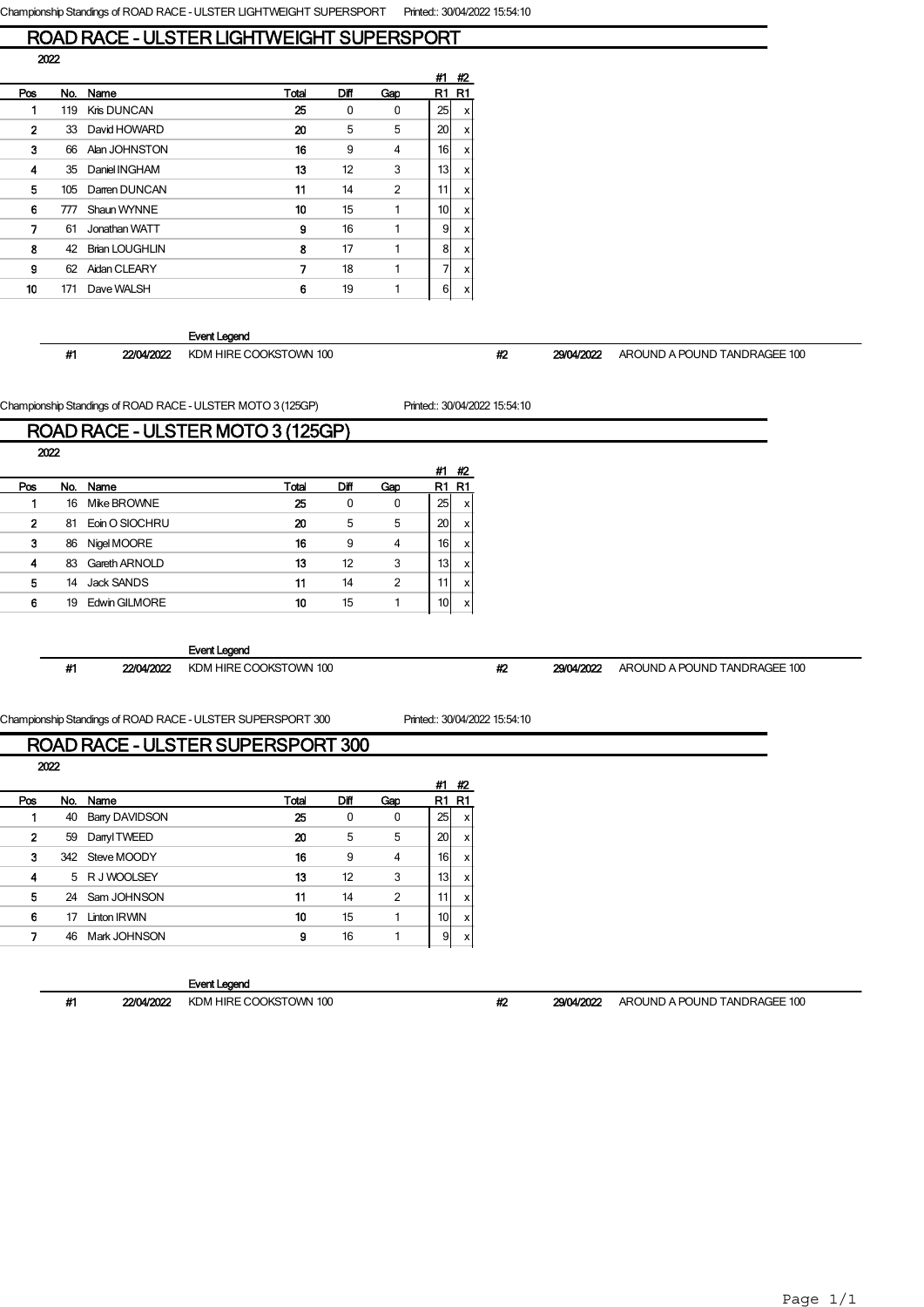# ROAD RACE - ULSTER SUPERTWIN

|     |     |                       |                |      |                | #1 | #2                        |
|-----|-----|-----------------------|----------------|------|----------------|----|---------------------------|
| Pos | No. | Name                  | Total          | Difl | Gap            | R1 | R1                        |
| 1   | 65  | Michael SWEENEY       | 25             | 0    | 0              | 25 | x                         |
| 2   | 11  | Dominic HERBERTSON    | 20             | 5    | 5              | 20 | X                         |
| 3   | 38  | Paul WILLIAMS         | 16             | 9    | 4              | 16 | $\boldsymbol{\mathsf{x}}$ |
| 4   | 25  | <b>Matthew REES</b>   | 13             | 12   | 3              | 13 | X                         |
| 5   | 8   | Danyl ANDERSON        | 11             | 14   | $\overline{2}$ | 11 | x                         |
| 6   | 81  | Eoin O SIOCHRU        | 10             | 15   | 1              | 10 | $\boldsymbol{\mathsf{x}}$ |
| 7   | 64  | Stephen McKNIGHT      | 9              | 16   | 1              | 9  | x                         |
| 8   | 121 | Michael GILLAN        | 8              | 17   | 1              | 8  | X                         |
| 9   | 135 | Daniel INGHAM         | 7              | 18   | 1              | 7  | x                         |
| 10  | 119 | Kris DUNCAN           | 6              | 19   | 1              | 6  | x                         |
| 11  | 2   | Roddy TAYLOR          | 5              | 20   | 1              | 5  | X                         |
| 12  | 44  | Liam CHAWKE           | 4              | 21   | 1              | 4  | x                         |
| 13  | 91  | <b>Julian TRUMMER</b> | 3              | 22   | 1              | 3  | x                         |
| 14  | 46  | Mark JOHNSON          | $\overline{2}$ | 23   | 1              | 2  | x                         |
| 15  | 342 | Steve MOODY           | 1              | 24   | 1              | 1  | x١                        |

### Event Legend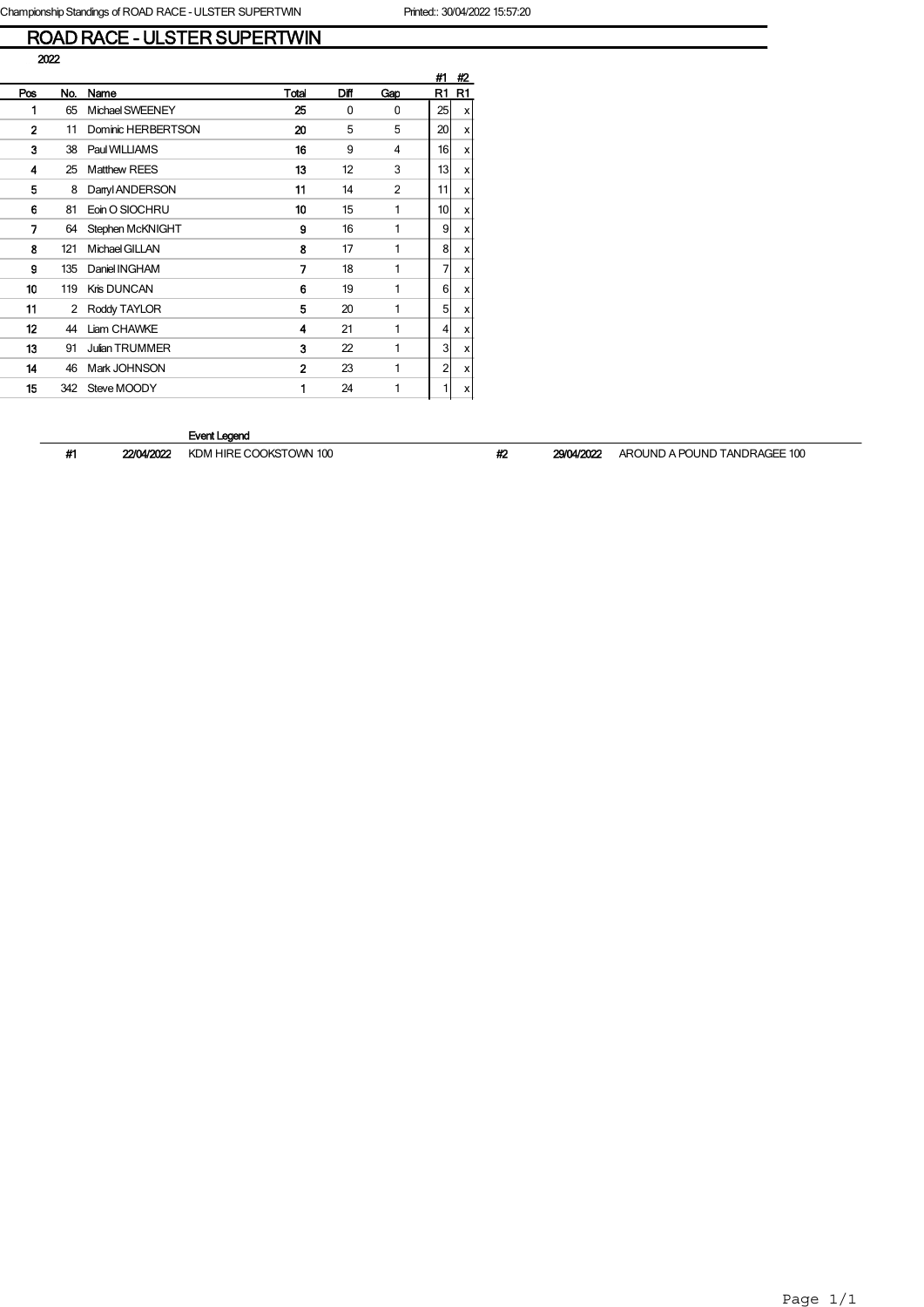### ROAD RACE - ULSTER SUPERSPORT

|                |     |                         |                |              |                | #1             | #2                        |
|----------------|-----|-------------------------|----------------|--------------|----------------|----------------|---------------------------|
| Pos            | No. | Name                    | Total          | Diff         | Gap            | R <sub>1</sub> | R1                        |
| 1              | 11  | Dominic HERBERTSON      | 36             | $\mathbf{0}$ | $\Omega$       | 11             | 25                        |
| $\overline{2}$ | 65  | <b>Michael SWEENEY</b>  | 33             | 3            | 3              | 13             | 20                        |
| 3              | 56  | Adam McLEAN             | 25             | 11           | 8              | 25             | $\boldsymbol{\mathsf{x}}$ |
| 4              | 23  | Michal DOKOUPIL         | 23             | 13           | $\overline{2}$ | 7              | 16                        |
| 5              | 16  | Mike BROWNE             | 20             | 16           | 3              | 20             | x                         |
| 6              | 22  | Paul JORDAN             | 16             | 20           | 4              | 16             | x                         |
| 7              | 5   | Thomas MAXWELL          | 16             | 20           | 0              | 5              | 11                        |
| 8              | 109 | Neil KERNOHAN           | 13             | 23           | 3              | x              | 13                        |
| 9              | 119 | <b>Kris DUNCAN</b>      | 12             | 24           | 1              | 6              | $6 \,$                    |
| 10             | 38  | Paul WILLIAMS           | 10             | 26           | $\overline{2}$ | X              | 10                        |
| 11             | 59  | Danyl TWEED             | 10             | 26           | 0              | 10             | x                         |
| 12             | 93  | Paul CRANSTON           | 9              | 27           | 1              | x              | 9                         |
| 13             | 24  | Graham KENNEDY          | 9              | 27           | 0              | 9              | х                         |
| 14             | 164 | Stephen TOBIN           | 8              | 28           | 1              | x              | 8                         |
| 15             | 42  | <b>Richard CHARLTON</b> | 8              | 28           | 0              | 8              | х                         |
| 16             | 192 | Jamie WILLIAMS          | 7              | 29           | 1              | x              | $\overline{7}$            |
| 17             | 26  | Dennis BOOTH            | 5              | 31           | $\overline{2}$ | x              | 5 <sup>1</sup>            |
| 18             | 199 | Lloyd COLLINS           | 5              | 31           | 0              | 1              | $\overline{4}$            |
| 19             | 71  | Davy MORGAN             | 4              | 32           | 1              | 4              | x                         |
| 20             | 139 | Dermot CLEARY           | 3              | 33           | 1              | x              | 3                         |
| 21             | 10  | James CHAWKE            | 3              | 33           | 0              | 3              | $\boldsymbol{\mathsf{x}}$ |
| 22             | 80  | <b>Bany FURBER</b>      | $\overline{2}$ | 34           | 1              | x              | $\overline{a}$            |
| 23             | 25  | <b>Matthew REES</b>     | $\overline{a}$ | 34           | 0              | 2              | X                         |
| 24             | 56  | <b>Brian FUIDGE</b>     | 1              | 35           | 1              | x              | $\mathbf{1}$              |

Event Legend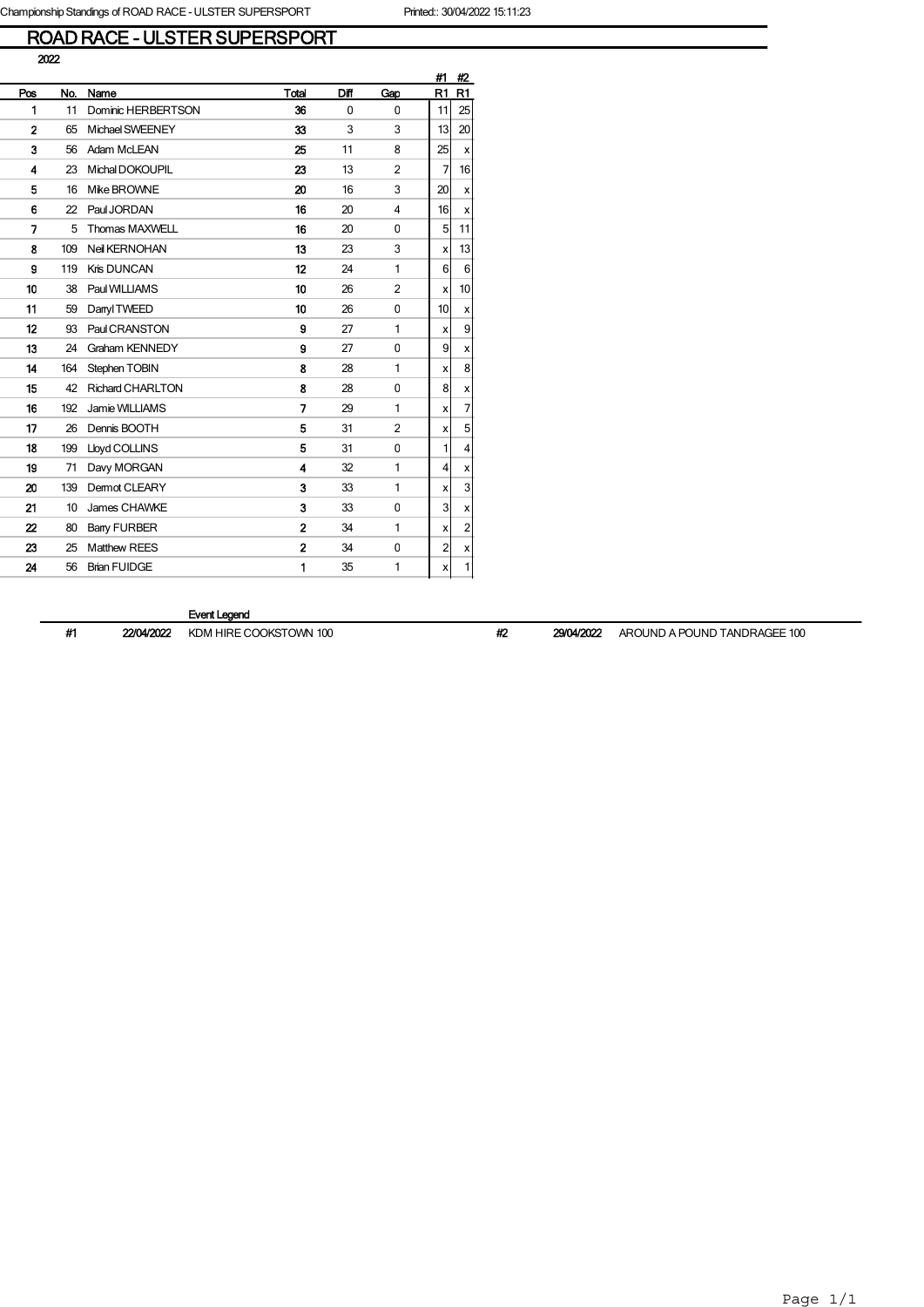# ROAD RACE - ULSTER OPEN

|--|

|              |     |                         |       |          |                | #1 |                 | #2             |                |
|--------------|-----|-------------------------|-------|----------|----------------|----|-----------------|----------------|----------------|
| Pos          | No. | Name                    | Total | Diff     | Gap            | R1 | R <sub>2</sub>  | R <sub>1</sub> | R <sub>2</sub> |
| 1            | 65  | Michael SWEENEY         | 50    | $\Omega$ | $\Omega$       | 25 | 25              | x              | x              |
| $\mathbf{2}$ | 5   | <b>Thomas MAXWELL</b>   | 36    | 14       | 14             | 16 | 20              | x              | x              |
| 3            | 42  | <b>Richard CHARLTON</b> | 29    | 21       | 7              | 13 | 16              | x              | x              |
| 4            | 24  | <b>Graham KENNEDY</b>   | 23    | 27       | 6              | 10 | 13              | x              | x              |
| 5            | 11  | Dominic HERBERTSON      | 22    | 28       | 1              | 11 | 11              | x              | x              |
| 6            | 56  | Adam McLEAN             | 20    | 30       | $\overline{2}$ | 20 | X               | x              | x              |
| 7            | 54  | Sam JOHNSON             | 14    | 36       | 6              | 4  | 10 <sup>1</sup> | x              | x              |
| 8            | 46  | Anthony REDMOND         | 11    | 39       | 3              | 2  | 9               | x              | x              |
| 9            | 119 | Kris DUNCAN             | 11    | 39       | $\mathbf{0}$   | 3  | 8               | x              | x              |
| 10           | 23  | Michal DOKOUPIL         | 9     | 41       | $\overline{2}$ | 9  | x               | x              | x              |
| 11           | 71  | Davy MORGAN             | 8     | 42       | 1              | 8  | x               | x              | x              |
| 12           | 59  | Danyl TWEED             | 7     | 43       | 1              | 7  | x               | x              | x              |
| 13           | 93  | Paul CRANSTON           | 7     | 43       | $\Omega$       | x  | 7               | x              | x              |
| 14           | 38  | Paul WILLIAMS           | 6     | 44       | 1              | 6  | x               | x              | x              |
| 15           | 91  | <b>Julian TRUMMER</b>   | 5     | 45       | 1              | 5  | x               | x              | х              |
| 16           | 26  | Dennis BOOTH            | 1     | 49       | 4              | 1  | x               | x              | x              |

### Event Legend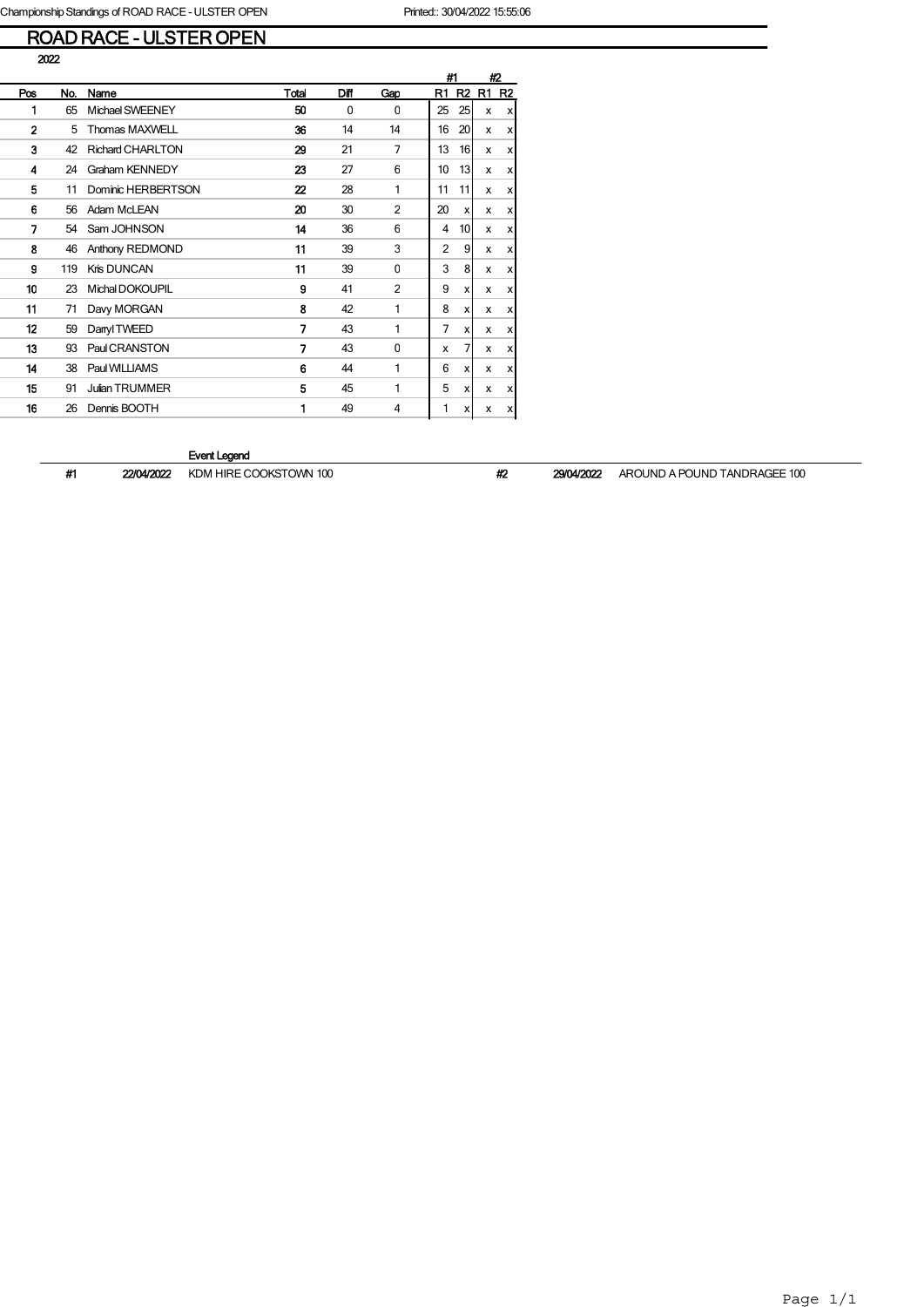# ROAD RACE - ULSTER JUNIOR SUPPORT

|                |     |                        |                |      |                | #1 | #2             |
|----------------|-----|------------------------|----------------|------|----------------|----|----------------|
| Pos            | No. | Name                   | Total          | Diff | Gap            | R1 | R1             |
| 1              | 232 | <b>Jack OLIVER</b>     | 36             | 0    | 0              | 11 | 25             |
| $\overline{2}$ | 222 | Michael GAHAN          | 29             | 7    | 7              | 9  | 20             |
| 3              | 121 | Michael GILLAN         | 28             | 8    | 1              | 20 | 8              |
| 4              | 61  | Jonathan WATT          | 26             | 10   | 2              | 10 | 16             |
| 5              | 81  | Eoin O SIOCHRU         | 25             | 11   | 1              | 25 | x              |
| 6              | 361 | Ryan WHITEHALL         | 19             | 17   | 6              | 8  | 11             |
| 7              | 135 | Daniel INGHAM          | 16             | 20   | 3              | 16 | x              |
| 8              | 53  | Veronika HANKOCYOVA    | 16             | 20   | 0              | 3  | 13             |
| 9              | 83  | Gareth ARNOLD          | 15             | 21   | 1              | 5  | 10             |
| 10             | 114 | Jay BELLERS-SMITH      | 13             | 23   | $\overline{2}$ | 13 | x              |
| 11             | 166 | Ivo LADDE              | 11             | 25   | $\overline{2}$ | 7  | 4              |
| 12             | 41  | Milo WARD              | 9              | 27   | $\overline{2}$ | x  | 9              |
| 13             | 42  | <b>Brian LOUGHLIN</b>  | 9              | 27   | 0              | 2  | $\overline{7}$ |
| 14             | 5   | R J WOOLSEY            | 6              | 30   | 3              | x  | 6              |
| 15             | 91  | <b>Graham McALEESE</b> | 6              | 30   | 0              | 6  | x              |
| 16             | 107 | Anthony O'CARROLL      | 5              | 31   | 1              | x  | 5              |
| 17             | 142 | <b>Adrian HERATY</b>   | 4              | 32   | 1              | 4  | x              |
| 18             | 122 | Chris MEYER            | 3              | 33   | 1              | x  | 3              |
| 19             | 178 | <b>Ken PARKES</b>      | $\overline{2}$ | 34   | 1              | x  | $\overline{2}$ |
| 20             | 2   | Roddy TAYLOR           | 1              | 35   | 1              | x  | 1              |
| 21             | 105 | Darren DUNCAN          | 1              | 35   | 0              | 1  | x              |

### Event Legend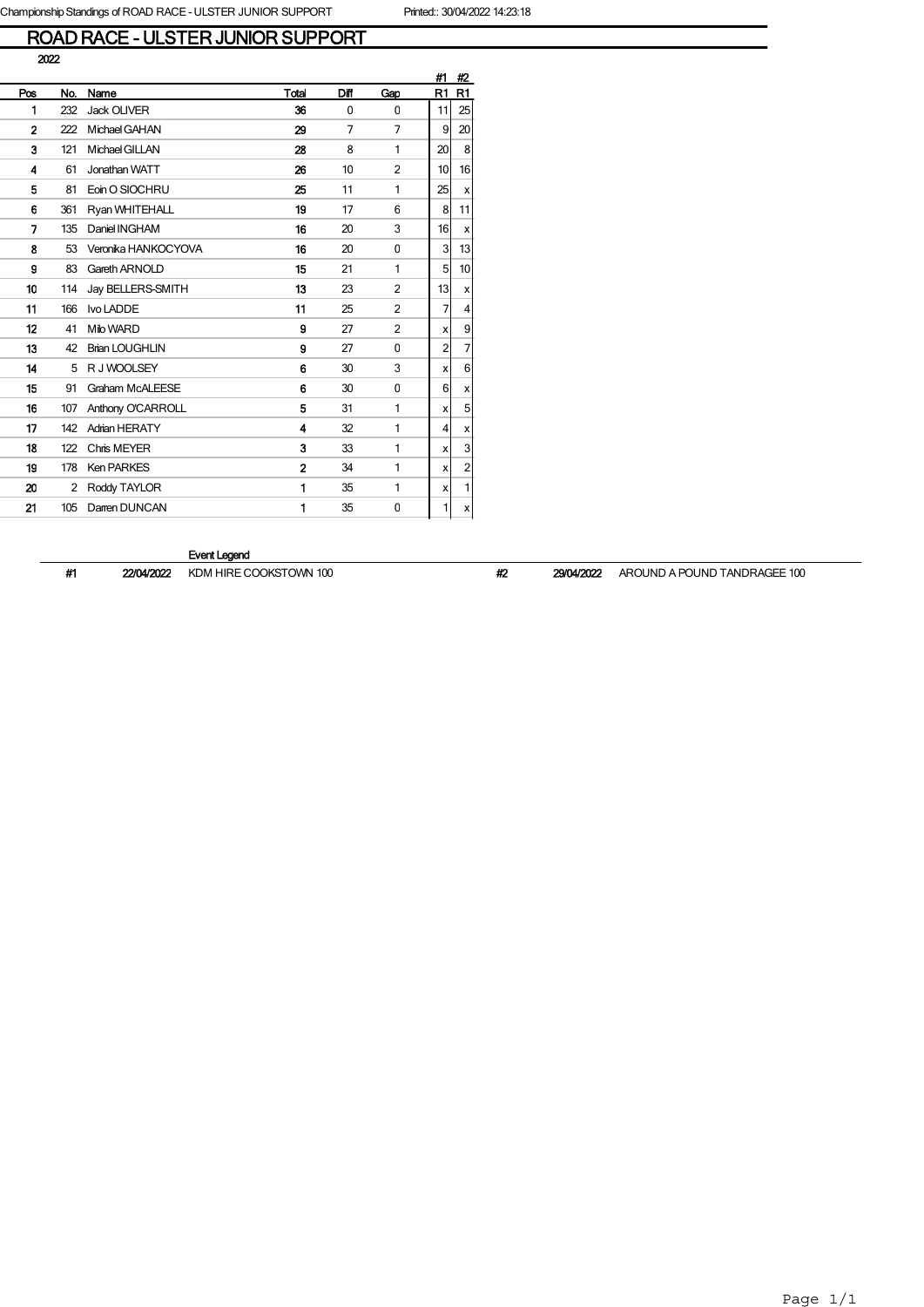# ROAD RACE - ULSTER SENIOR SUPPORT

|                |     |                        |                |      |                | #1              | #2 |
|----------------|-----|------------------------|----------------|------|----------------|-----------------|----|
| Pos            | No. | Name                   | Total          | Difl | Gap            | R1              | R1 |
| 1              | 232 | <b>Jack OLIVER</b>     | 25             | 0    | 0              | 25              | x  |
| $\overline{2}$ | 12  | Keelim RYAN            | 20             | 5    | 5              | 20 <sup>1</sup> | x  |
| 3              | 222 | Michael GAHAN          | 16             | 9    | 4              | 16              | x  |
| 4              | 121 | Michael GILLAN         | 13             | 12   | 3              | 13 <sub>l</sub> | x  |
| 5              | 231 | Marcus SIMPSON         | 11             | 14   | $\overline{2}$ | 11              | x  |
| 6              | 81  | Eoin O SIOCHRU         | 10             | 15   | 1              | 10 <sup>1</sup> | x  |
| 7              | 91  | <b>Graham McALEESE</b> | 9              | 16   | 1              | 9               | x  |
| 8              | 32  | Aaron HUGHES           | 8              | 17   | 1              | 8               | x  |
| 9              | 412 | Milo WARD              | 7              | 18   | 1              | 7               | x  |
| 10             | 35  | Daniel INGHAM          | 6              | 19   | 1              | 6               | x  |
| 11             | 56  | <b>Kevin BARSBY</b>    | 5              | 20   | 1              | 5               | x  |
| 12             | 118 | Tommy HEAPHY           | 4              | 21   | 1              | 4               | x  |
| 13             | 501 | Mark JACKSON           | 3              | 22   | 1              | 3               | x  |
| 14             | 23  | <b>Stuart McCANN</b>   | $\overline{2}$ | 23   | 1              | $\overline{2}$  | x  |
| 15             | 69  | Darragh TRAPPE         | 1              | 24   | 1              | 1               | x  |
|                |     |                        |                |      |                |                 |    |

### Event Legend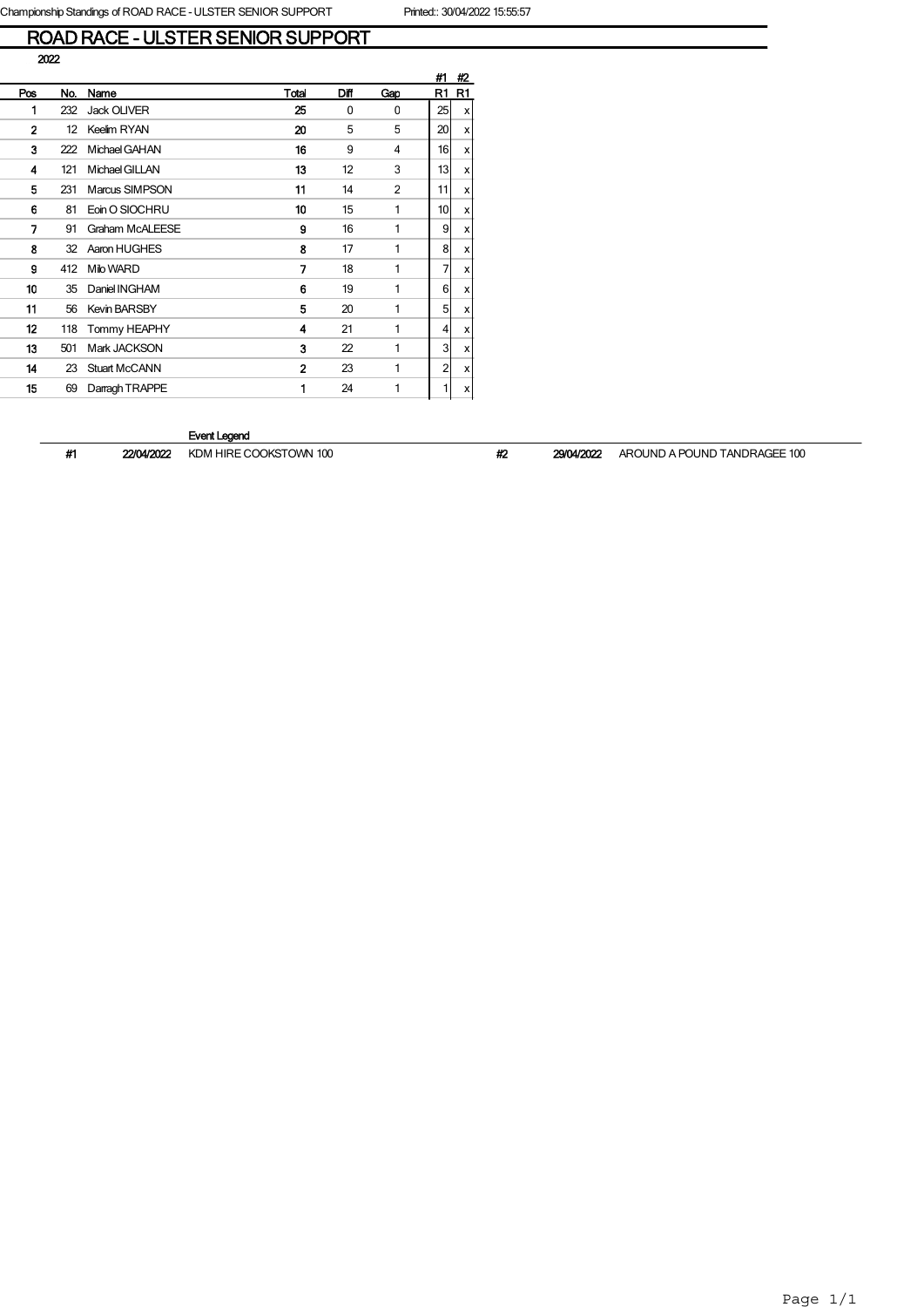Championship Standings of ROAD RACE - ULSTER CLASSIC 250cc Printed:: 30/04/2022 12:03:29

### ROAD RACE - ULSTER CLASSIC 250cc

|     |     |                     |       |      |     | #1 | #2              |
|-----|-----|---------------------|-------|------|-----|----|-----------------|
| Pos | No. | Name                | Total | Diff | Gao |    | R1              |
|     | 76  | <b>Philip SHAW</b>  | 45    | 0    | 0   | 25 | 20              |
| 2   | 6   | <b>Kyle PARKES</b>  | 33    | 12   | 12  | 20 | 13 <sub>1</sub> |
| 3   | 87  | <b>Brian MATEER</b> | 25    | 20   | 8   | x  | 25              |
| 4   | 79. | R J WOOLSEY         | 16    | 29   | 9   | x  | 16              |

Event Legend

#1 22/04/2022 KDM HIRE COOKSTOWN 100 #2 #2 29/04/2022 AROUND A POUND TANDRAGEE 100

Championship Standings of ROAD RACE - ULSTER CLASSIC 350cc Printed:: 30/04/2022 12:03:29

## ROAD RACE - ULSTER CLASSIC 350cc

| 2022           |     |                         |                |      |          |          |                           |
|----------------|-----|-------------------------|----------------|------|----------|----------|---------------------------|
|                |     |                         |                |      |          | #1       | #2                        |
| Pos            | No. | Name                    | Total          | Diff | Gap      | R1       | R <sub>1</sub>            |
| 1              | 40  | Barry DAVIDSON          | 50             | 0    | $\Omega$ | 25       | 25                        |
| $\overline{2}$ | 42  | Andy HORNBY             | 36             | 14   | 14       | 20       | 16                        |
| 3              | 14  | Nigel MOORE             | 33             | 17   | 3        | 13       | 20                        |
| 4              | 46  | Mark JOHNSON            | 24             | 26   | 9        | 11       | 13                        |
| 5              | 75  | John LEIGH PEMBERTON    | 16             | 34   | 8        | 16       | $\boldsymbol{\mathsf{x}}$ |
| 6              | 55  | Jonathan DORAN          | 11             | 39   | 5        | x        | 11                        |
| 7              | 41  | <b>Mick BRADY</b>       | 10             | 40   | 1        | 10       | x                         |
| 8              | 3   | Wattie BROWN            | 9              | 41   | 1        | 9        | x                         |
| 9              | 17  | <b>Russell ROEBURY</b>  | 8              | 42   | 1        | 8        | x                         |
| 10             | 51  | Andy KILDEA             | 7              | 43   | 1        | 7        | x                         |
| 11             | 77  | <b>Linton IRWIN</b>     | 6              | 44   | 1        | $6 \mid$ | x                         |
| 12             | 19  | <b>Kelly CARRUTHERS</b> | 5              | 45   | 1        | 5        | x                         |
| 13             | 2   | <b>Freddie STEWART</b>  | 4              | 46   | 1        | 4        | X                         |
| 14             | 18  | <b>Vic ALLAN</b>        | 3              | 47   | 1        | 3        | x                         |
| 15             | 196 | <b>Terence SANSOM</b>   | $\overline{2}$ | 48   | 1        | 2        | x                         |
| 16             | 20  | Gary HUTTON             | 1              | 49   | 1        | 1        | X                         |
|                |     |                         |                |      |          |          |                           |

### Event Legend